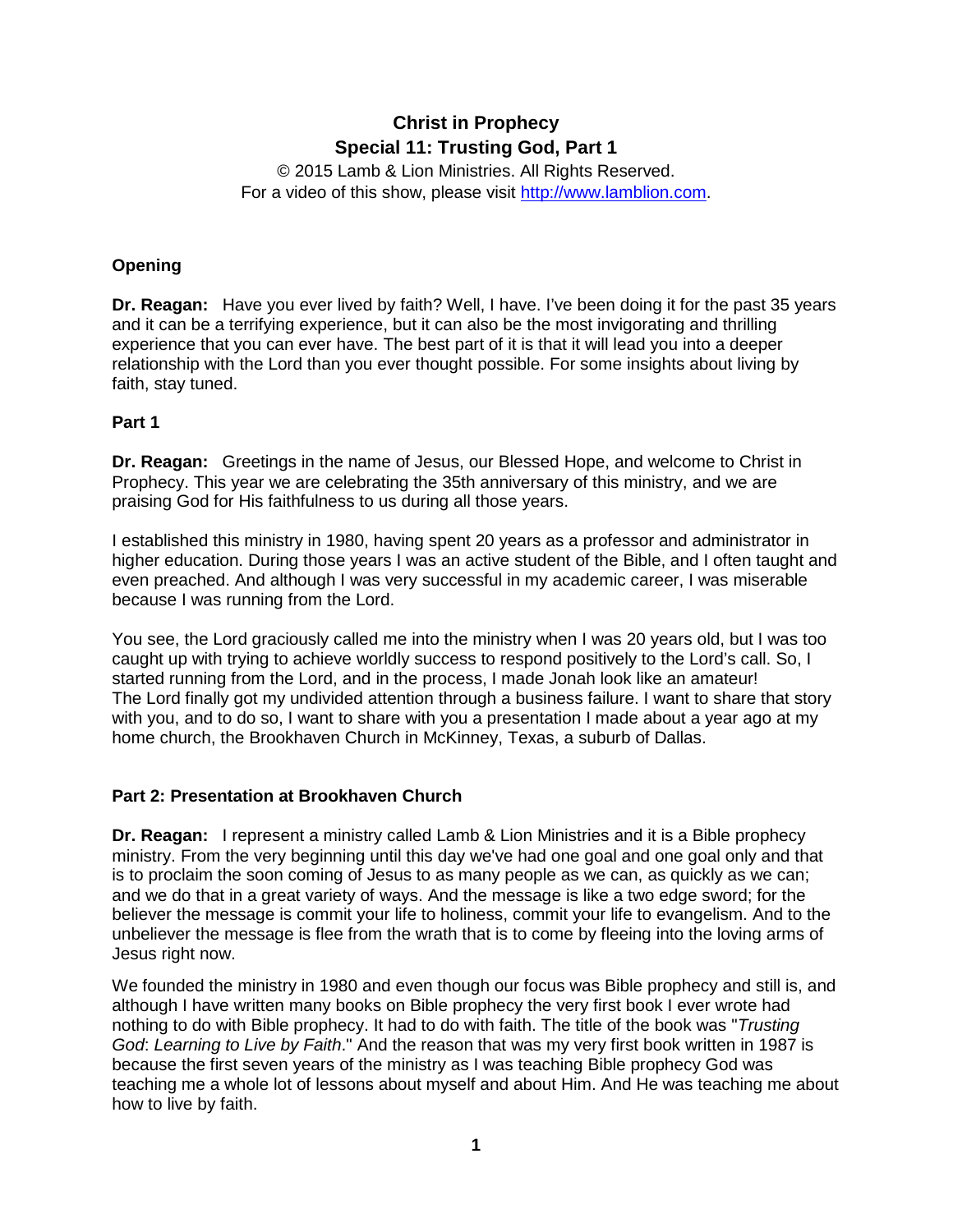I was born into a Christian family. I was raised in the church. And when I say that I really mean it. I was thinking about that on the way here this morning what a radically different world we live in today than the one I was raised in. I was raised in the church. I was there every time the door was open; we were there on Sunday morning, Sunday night, Wednesday night, Vacation Bible School, Gospel meeting after Gospel meeting I mean I was just a church kid. We didn't have the diversions that we have today. We had no television. Yes, I was before television. We had no television. Everything was closed on Sunday, everything, there was nothing open. There were no sports events on Sundays. We could focus on the Lord, we could focus on His Word, we could focus on church. How that's changed.

So I grew up in the church and during that time I learned a lot of things about the Lord but I never did come to really know the Lord, there is a big difference in knowing about somebody and really knowing them. By the time I was 12 years old I was a walking encyclopedia of the Bible I could quote the books, I could quote verses, all kinds of things. But I was also as I grew up became a teacher and I even became a preacher even though I was not full-time I was in other careers but I was teaching all the time, preaching all the time. And I taught a lot about faith, and I preached a lot about faith, but you know what I found out? It is a big difference to talk about it and do it. And in 1980 when I stepped out in faith I discovered I didn't know the first thing about living by faith, and I found out that it was a very scary thing. And over the years I found out it was the most wonderful thing that I ever did in my life as I learned more about God and what it means to walk by faith. And I want to share some of those lessons with you this morning.

But first of all let me just give you a little background about myself. I grew up in Waco, Texas. And I went to the University of Texas in Austin, I entered there in 1956 and I graduated in '59 in Government and History. I had gone through in three years' time, winter, and summer year round and I was burned out, I was just fed up with school. So instead of going on to law school or graduate school I didn't know which one I wanted to go to. I decided I was just going to rest for a year, so I laid out for a year thinking that I was going to rest. I really did rest but I had a whole different type of thing to do. I worked for my dad in his construction company and then within weeks after I graduated from the university through a very bizarre series of circumstances I became the pastor of a little country church in Grosebeck, Texas. It was a weekend deal for me, and it was a baptism of fire. There were only two families in the church. One family sat on this side, one family sat on that side; they hated each other with a passion and would not speak to each other. It was really a wonderful experience. Nobody knew how to do anything. So I had to lead the prayers. I had to lead the singing. I preached. I did the youth ministry. I served the communion. I did everything. My wife, well she wasn't my wife at the time she was my girlfriend Ann would go with me every Sunday and help me do all those things. So it was quite an interesting experience. And you know what I knew the moment that God worked through those bizarre circumstances to put me in that positon, I knew that He had called me into the ministry. But unlike Isaiah who said, "Here I am Lord, send me." I said, "Here I am Lord send anybody in the world, but me. I am not interested." And I began to run from the Lord.

I had big ideas I was going to become a--I was going to go to law school and I was going to become a big politician and I was going to be a politician for the Lord. That is the way I justified it. I was just running from the Lord as far as I could run. And I really did intend to go to law school but that year something happened. I got a letter in the mail and a professor of mine had nominated me for a Woodrow Wilson Fellowship. And I didn't know what that was and I went to Austin, Texas I was interviewed and I was given the fellowship and it entitled me to go to any school in the United States free of charge. So, I went up to Boston to Harvard University and I earned some degrees there, and my doctorate in International Law and Politics and I began a career in academics and I taught for 20 years at the university level teaching International Law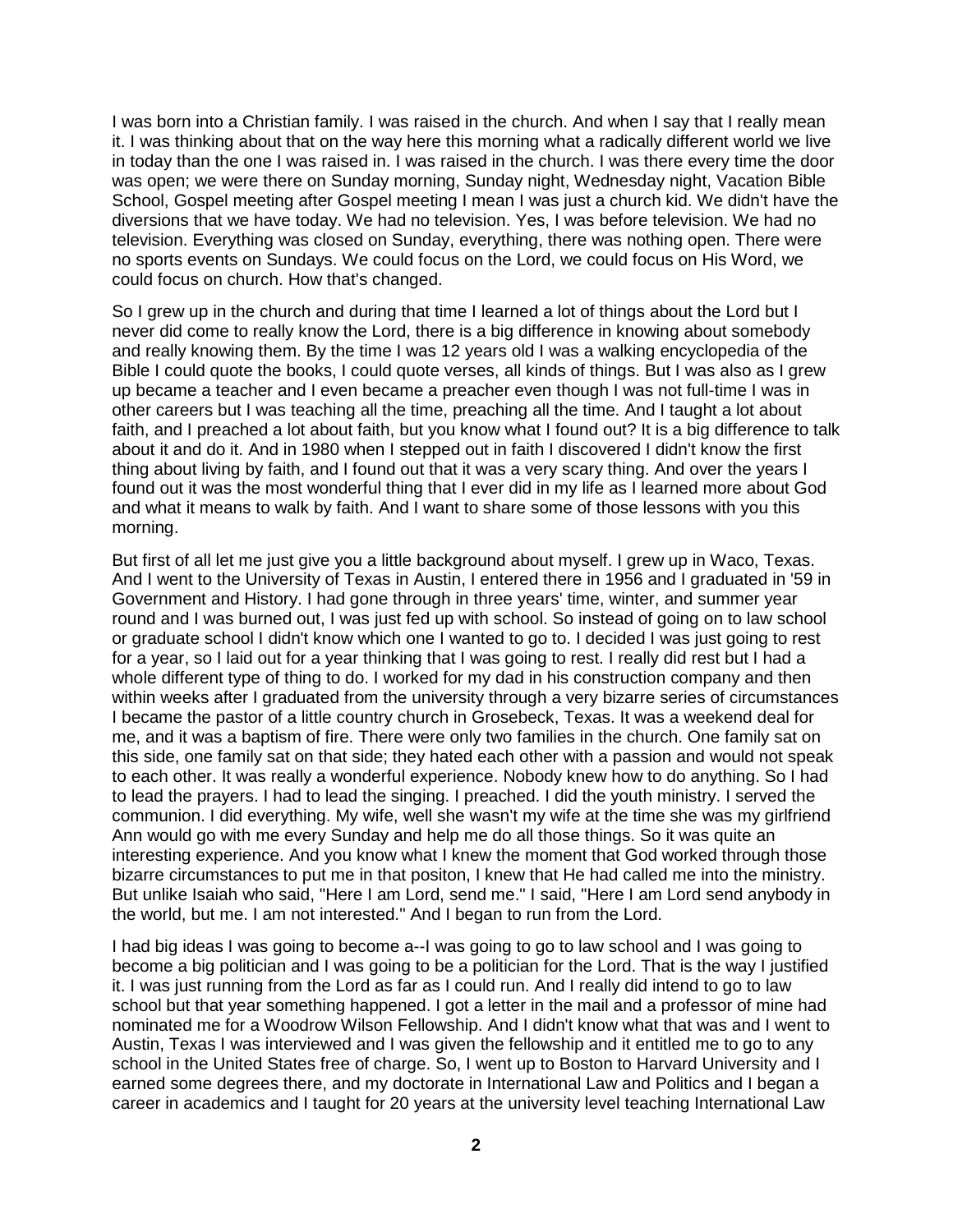and Politics all the time running from the Lord. And you know what I found out something very interesting you can accomplish a lot in life, you accomplish all kinds of accolades and awards and all that sort of thing, but if you're not in the center of God's will you will be miserable it doesn't matter what you achieved. No matter how much money you've earned, how many awards you get if you are not in the center of God's will you are going to be miserable; and I was miserable. I was just absolutely miserable.

So, what happened was that I ended up with two fathers on my back. My earthly father was a self-made millionaire; a man who just had so many businesses he could hardly keep up with them and everything he touched turned to gold, it was just unbelievable. He had never gone to college he was a product of the Depression he was determined that when the next depression occurred he was going to have plenty of money in the bank and he would make it ok, he wouldn't suffer like he did in the 1930's. And he was on my back, he had no respect whatsoever for what I was doing. He said, "You people in the academic world you live in the clouds, you are not in the real world. You need to come out here and start a business son, you need a payroll." And he was always preaching that to me, "You need to get out of the academic world and do something worthwhile."

And I had my Heavenly Father on my back, calling me into the ministry. Finally I got so miserable after 20 years that one day I decided that I was going to take a very radical step and give up my academic career and I was going to do something that would get both fathers off my back at the same time. I thought it was pure genius what I came up with. I decided what I would do is I would sell everything I had and take that money and I would open up a Christian store here in the Dallas area; in fact it was downtown Dallas. And it would have everything it would have books, and music, it would have choir robes, and communion supplies and everything, it was going to be the largest Christian store in Dallas; I called it Renewal House. And that way I would get my earthly father off my back because I would be in business. And I would get my Heavenly Father off my back because I was going to meet Him half-way. I had a few things to learn.

So, I sold everything. I invested in this business. I spent probably a year getting ready to open the business and finally got it open. I operated it for about a year and a half, and although it grew every month that I operated it, nonetheless it didn't grow fast enough and at the end of a year and a half, I had no money left. I went down to the bank to borrow some more money and when I walked in I will never forget the surprise, I looked around and I didn't recognize a single face in the bank. The bank had been sold and they had cleaned house and all new people were there and I didn't know any of them. And I went to the person they said was my loan office and I told him I needed some more money, and he said, "Son, you're not getting any more money, that's it." I said, "I'm going to go broke. I will lose my business." He said, "Well you just have to lose it because you are not getting any more money." I said, "How much do I owe you?" He said, "You owe me a \$100,000." I couldn't even imagine \$100,000.

Last night I got on the computer and I went to that place on the computer that is called the inflation index where it calculates what money in a certain year is worth today, that was 1977 or '78 and \$100,000 then is \$350,000 today. That is what I owed the bank. I didn't know what I was going to do. I went into depression. I threw a pity party. I felt sorry for myself. I just couldn't think I was so depressed I didn't know what to do. I didn't know how to turn to the Lord.

You see here is the interesting thing even though I had grown up in the church, and even though I had been immersed in the Bible again I knew all about that but I didn't know God. You know it's a difference in knowing about somebody, and knowing them. I know about Billy Graham, I've read every book he's written. I have read biographies of him. But I do not know Billy Graham I've never sat down, I've never looked into his eyes, I've never talked to him, I've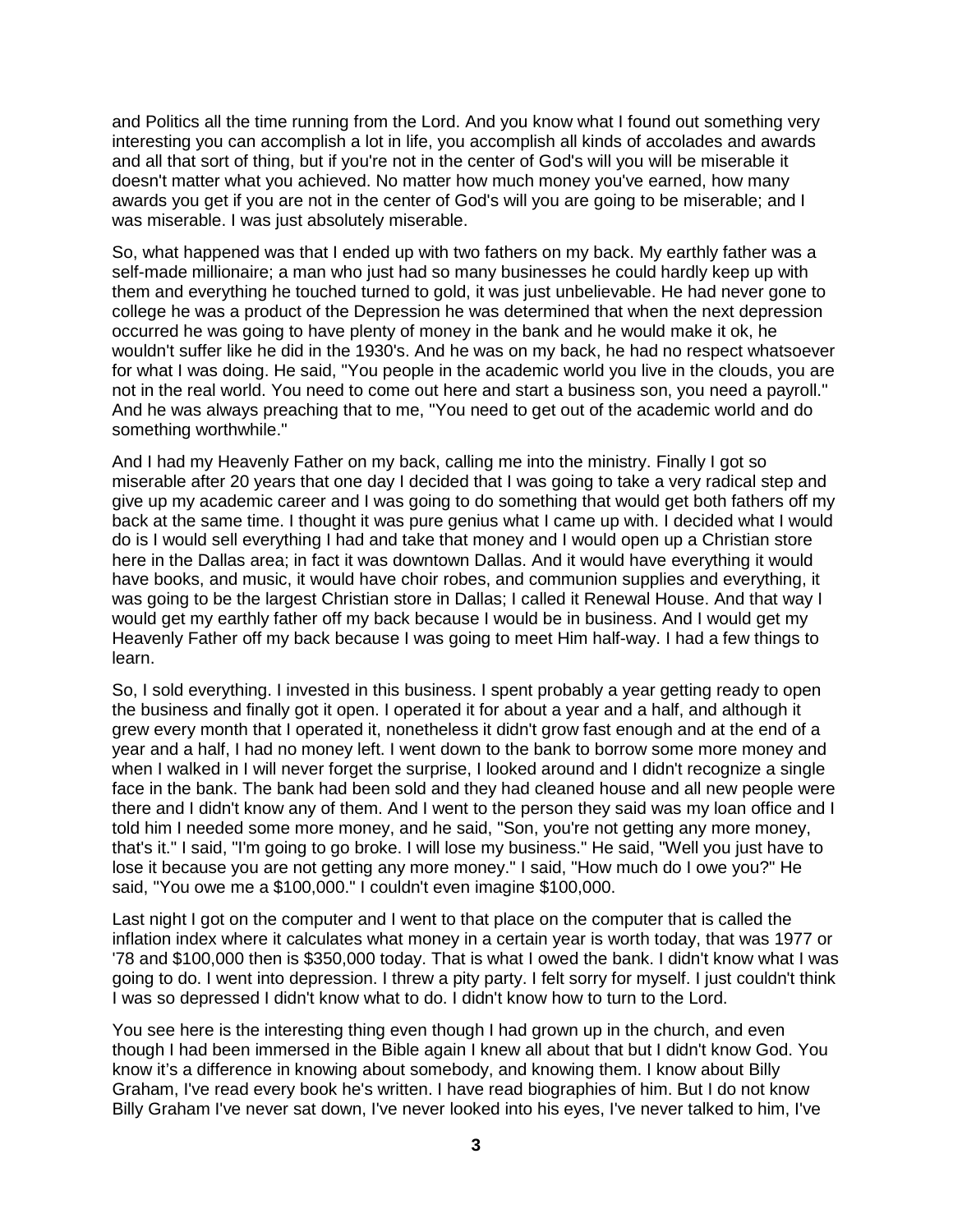never asked him what type of food he likes, or what type of food he doesn't like. I don't know him. I knew about God, but I didn't know God. I didn't know how to reach out to God. And further more I didn't believe that if I did God would do anything anyway. You've got to understand the kind of church I grew up in. I'll tell you a little bit more about that in a moment. But I was desperate, reaching around trying to you know please God, you know do something and I just didn't know what to do. And in the midst of all this desperation I finally got to the point where I became suicidal and I was constantly thinking of suicide. And it was right in the middle of all that that suddenly a voice spoke to me in my spirit. And today I know it was the Holy Spirit because you see when I was 12 years old I accepted Jesus Christ as my Lord and Savior and the Holy Spirit had moved in and take residence but He wasn't president; He wasn't in charge of my life. But He spoke to me and the message was very simple, over and over and over try God, try God, try God.

I kept wondering what that meant and I finally decided well I think I'll do this. So I called about five members of my congregation and I said to them, "Why don't you come over to my house?" And these were five men and they came over and we sat around the kitchen table and I told them how desperate I was and I said, "I need a miracle. I need a miracle." And I said, "Would you pray for me?" And we started around the table and they started praying one by one. I never heard such lifeless prayers in all my life, they were not even reaching the ceiling. Now, Lord we're concerned about David and you know if you can do anything for him, well we would appreciate if you would do something. And finally I just took my fist and banged on the table and I said, "Stop it." I said, "There prayers are absolutely awful." I said, "Why don't you pray with some faith." And they said, "Ok, well we'll pretend we've got faith and we'll just keep on going." It was awful. But the very next morning God answered that prayer. The very next morning. And you would guess for a 1,000 years and you would never be able to guess how God answered that prayer because He did it in such a very, very strange manner. Let me just pause here for a moment before I tell you how He answered the prayer and give you a little bit more background about the church I grew up in.

The church I grew up in was a church that was always into the Bible, mainly the New Testament we never talked about the Old Testament. And in the New Testament we never talked about the Holy Spirit that was a taboo topic. Our leaders felt that if you talked about the Holy Spirit somebody would get carried away and start babbling or do something weird so we didn't talk about the Holy Spirit. And I had difficulty with the Holy Spirit because the only version of the Bible I had was a King James Version and it referred to the Holy Spirit as the Holy Ghost. And I couldn't figure that out because I was a Boy Scout we would go out on Boy Scout campouts and we'd talk about the campfire and try to scare each other to death by telling ghost stories. And ghost were always bad, they were evil, how could the Holy Ghost be good? I couldn't figure that out. I was 12 years at the time, you know it was very difficult for me to figure these things out. And then one Saturday morning I got on the bus in Waco, Texas it cost me a nickel, rode the bus downtown Waco, went to the Strand Theater it cost me nine cents. I went in and they showed a double feature, two cowboy movies and in the middle they always showed a cartoon and one of those things were the lady was always left on the railroad track and you had to come back next week to find out, you know one of these serials. Well I watched the cowboy movie, I watched the serial and then guess what the cartoon was? Casper the Friendly Ghost. Suddenly all my theology came together, the Holy Ghost is like Casper the Friendly Ghost, he is always there to pick you up and dust you off, and help you and so forth. And I just didn't have any problem with Holy Ghost until I was 16. And then at 16 we had a rite of passage in our church it was called Young Men's Bible Training Class, all 16 year olds were required to go; where you learned how to pray, learned how to pass communion, learned how to study the Bible and all that sort of thing and learn the fundamental doctrines of the Church. And the night we got to the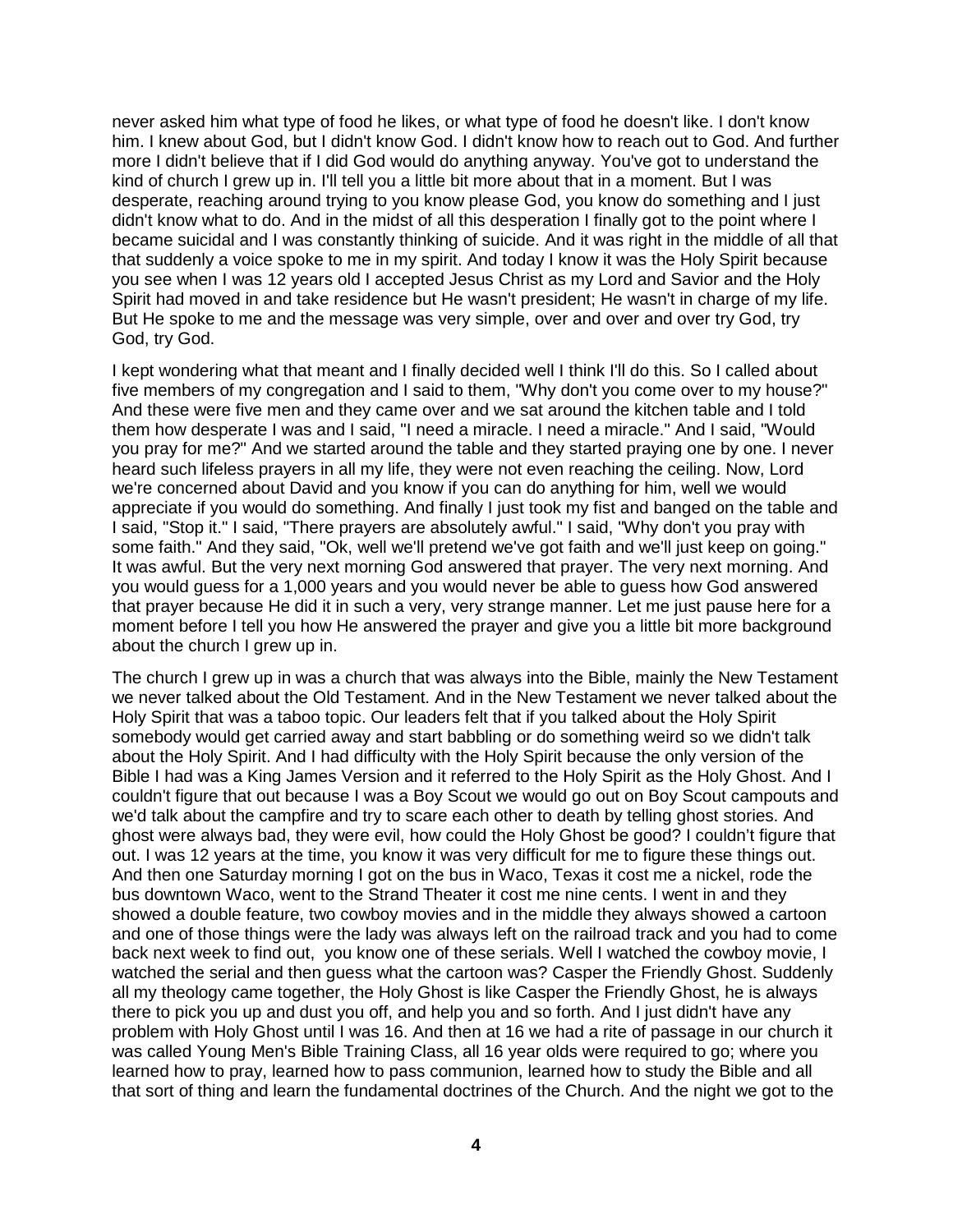Holy Ghost the man who was teaching said, "Does anybody here know, could explain to me the Holy Ghost?" I raised my hand and said, "Yes, sir, He is like Casper the Friendly Ghost." And brother, whoa, he cut me off at the knees, I mean that was the silliest thing he had ever heard of, it was absolute nonsense. He said, "Son, let me tell you what the Holy Ghost is, the Holy Ghost is the Bible. And the more Bible you learn the more Holy Ghost you get. But there is no such thing as a person called the Holy Spirit." So I had the Holy Spirit residing in me, but I didn't know that He was there, and I didn't know much about Him.

But that is the kind of environment that I grew up in. Let me tell you something else about our environment; our church believed in cessationism. Cessationism, that's the idea that when the last Apostle died all the supernatural ended, that is what we were taught. When the last Apostle died all the supernatural ended; the gifts of the Spirit ended, the works of the Holy Spirit ended, God went into retirement, there was no such thing as miracles anymore, that all of that ended in the First Century. And the idea of praying for somebody's healing was just considered bizarre. I mean if our preacher ever prayed for somebody to be healed he would say, "Lord, in the name of Jesus would you please help the doctors remember what they learned in medical school and help them to write the right prescription and so forth." But if he had said, "Lord we are concerned about sister so and so, in the name of Jesus would you please heal her." We would have had five coronaries in the audience right there because he mentioned the word heal. Because we didn't believe in healing; all of that ended in the First Century.

We were also a very, very legalistic church, very legalistic. I mean the essence of Christianity was the do's and the don'ts we had the list of do's and the list of don'ts and the things that you had to memorize and all of that. And there was never any talk about a personal relationship with the Lord.

And so as we finished that prayer meeting that night that is where I was. I had asked for a miracle when I didn't believe in miracles. When these men around praying didn't believe in miracles but I asked for one, and it came the next morning. The very next morning. I went in that morning and I walked up to the sales desk at the front and a lot of plate-glass windows in front of me, picked up the phone and I started calling around trying to sell the things in the store. You know sell the merchandise, sell the furniture and so forth. And let me tell you when you are in that situation people smell blood and they offer you one-tenth of what you paid for it. And it was just getting worse and worse. And right in the middle of that there was a homosexual bar across the street from our store. And right in the middle of talking on there, the owner of that bar drove up, I had never seen him in the daytime only at night, he was a night guy. But he drove up that morning in his Jaguar and he got out in his \$1,000 suit and he lite up a big cigar and he just stood there and puffed on it. And it was like Satan was saying, look at my guy he's got a Jaguar, he's got a nice suit, he's got everything in the world, a successful business. And you follow the Lord and you got a failed one. I was so mad. I was getting madder, and madder and madder. I was mad at God I was shaking my fist at God, and just about then I heard a knock on the door and I looked over and there was an oriental couple standing there. And we had a sign on the door that said closed, and I pointed to the sign, turned my back and he kept on knocking. It was just very aggravating. So finally I put the phone down, I went over and I opened the door just about that much, and I said, "Can't you read? We're closed." And he said, "Oh, sir, I am interested in buying your fixtures." I said, "Oh, oh, well ok." So I brought them in. I closed the door and he walked around speaking to her in a foreign language and I kept talking on the phone. Finally he came back and in the oriental style, very kind he started bowing to me and he said, "Sir, I appreciate you letting me see your store. I really thank you and honor you, but you don't have anything I'm interested in." So I went over and opened the door, and the lady went out and he got half-way out the door and he stopped and he looked back at me and he said, "You're hurting in the spirit aren't you?" Whoa, you talk about getting mad, now I was really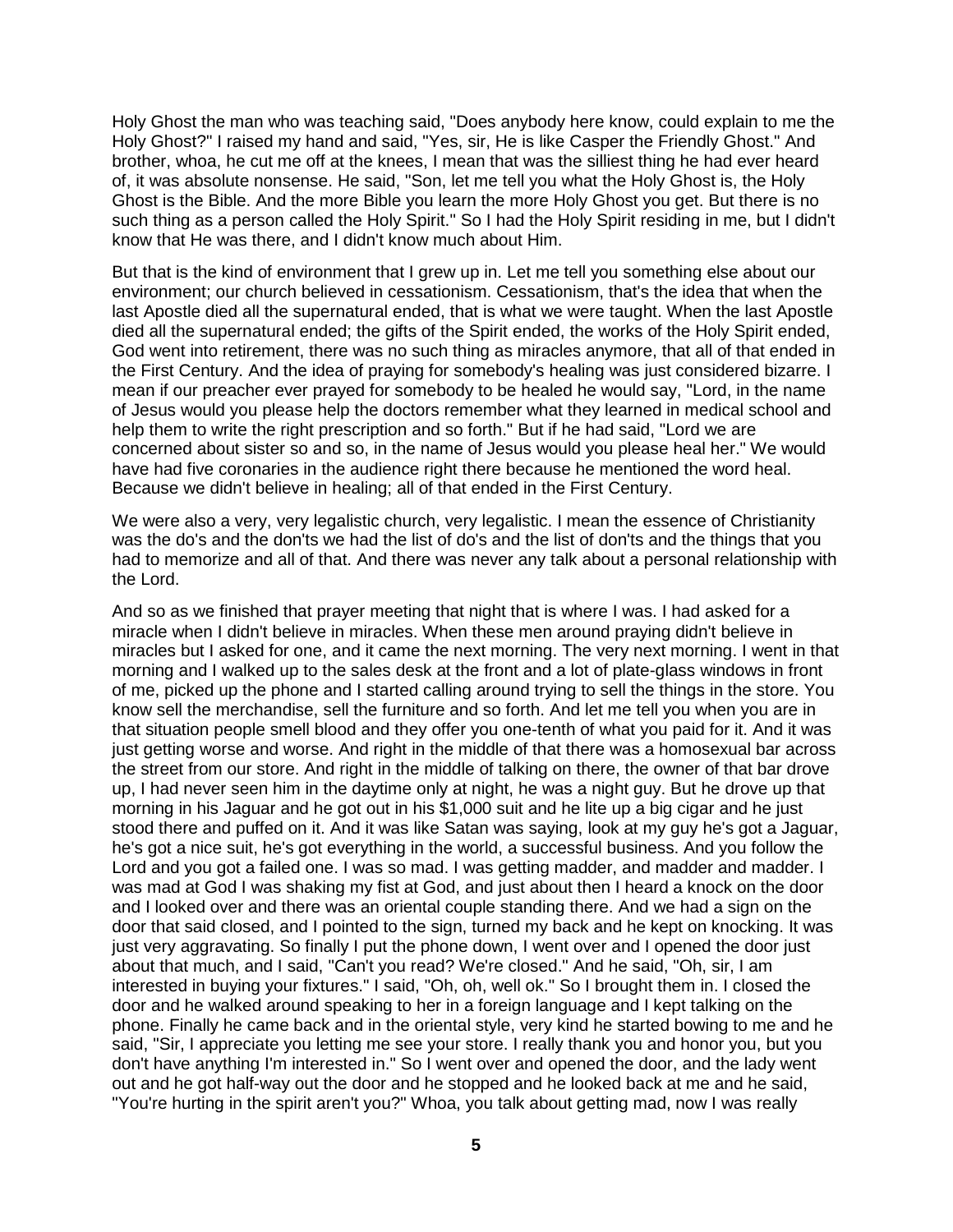getting mad. I mean this foreigner coming over here and talking to this red blooded Texan, and he is telling me something like this, so intimate and its personal. I thought who does he think he is, where is he coming from? And I said, "Well, yes, I am, but what is it to you buster?" He said, "Well I'm a Christian. I assume you are a Christian if you own this store. Could I talk with you about it? Could I pray with you?"

Well I didn't want him praying for me. You know how that is when someone says, "Can I pray for you?" You don't want them to pray for you but you don't want to say that. I said, "Well, ok." And he said something to the lady and she left. And I locked the door and we went back to my office. And when I was there I sat down on the couch and I mentioned for him to sit in the chair. But he didn't do it, he came over sat down on the couch and put his arm around me. Pat me on the shoulder. I am thinking, who is this guys, you know. And he says, "I want to tell you a story." He said, "When I was a kid my father was very wealthy. We lived in a big mansion, we had everything the world could offer. And one day he came home with terror in his eyes. And he started yelling at the top of his voice calling everybody to come down to the living room." He said, "We had a large family we had over 13 in our family because we had grandmothers and grandfathers living in our family, it was a big unified family and everybody came down. And he said, 'Sit in a circle in the living room.' We said, 'Why?' and he said, 'Just do it.' And we sat down. He said, 'Now I am going to get some pillow slips and give each one of you a pillow slip and I am going to run through the house and gather food, and I am going to gather all the valuables I can. I am going to put them in the middle when I do take them and put them in the sacks. When they are full tie them at the top.' They said, 'Why?' 'The Communists are coming,' and he said, 'they are going to murder us because we are wealthy and because we are Christians.'''

And he said, "My father ran all through the house and put things in the middle and we put them in the bags and we tied them and then we fled into the jungle." And he said, "David, we didn't know how to live in the jungle." He said, "We were out there for months wandering in the jungle and we prayed every day, 'God save us. God help us. Show us what to drink. Show us what to eat.' See we didn't know how, we weren't survivalists. 'Help us to walk in the right direction.'" And he said, "Many weeks later we made it all the way from Hanoi to Saigon and we started our lives over."

And then he said, "Many, many years later I came home one day with terror in my eyes, because I was an interpreter at the America Embassy. And they had called me in and told me that they were going to flee from that nation that I could go but none of my family. And I told them, 'I would not leave my family.' So I did the same thing my father did. I told the family to get in a circle and for the second time I ran through the house. I got all the things. I threw them in the middle we tied all the sacks. And we fled in the jungle not knowing how to live in the jungle even." He said, "We wandered for days, and days, and finally through the Mekong Delta we got to a cost line and there was a refugee ship. God had saved us for the second time. We got on the refugee ship." And he said, "They pulled out of the South China Sea and the ship started sinking there were so many people on it, thousands and thousands and they started fighting each other, and pushing each other overboard." He said, "We just got over to a quiet place that we could find and we got on our knees and prayed, 'God save us. God help us.'' And he said, "God did it." He said, "An American destroyer pulled up and off loaded us. And God had saved us for a third time. And that destroyer took us to the Philippines. And said, "They put us in like a concentration camp in the Philippines and we were there for over two years and every day we prayed, 'God help us. God save us. God deliver us from this.' And one day the news came that a Bible church in Dallas, Texas had adopted our family. So here we are now in the United States of America starting our lives all over again." He hugged me, and I hugged him and he left.